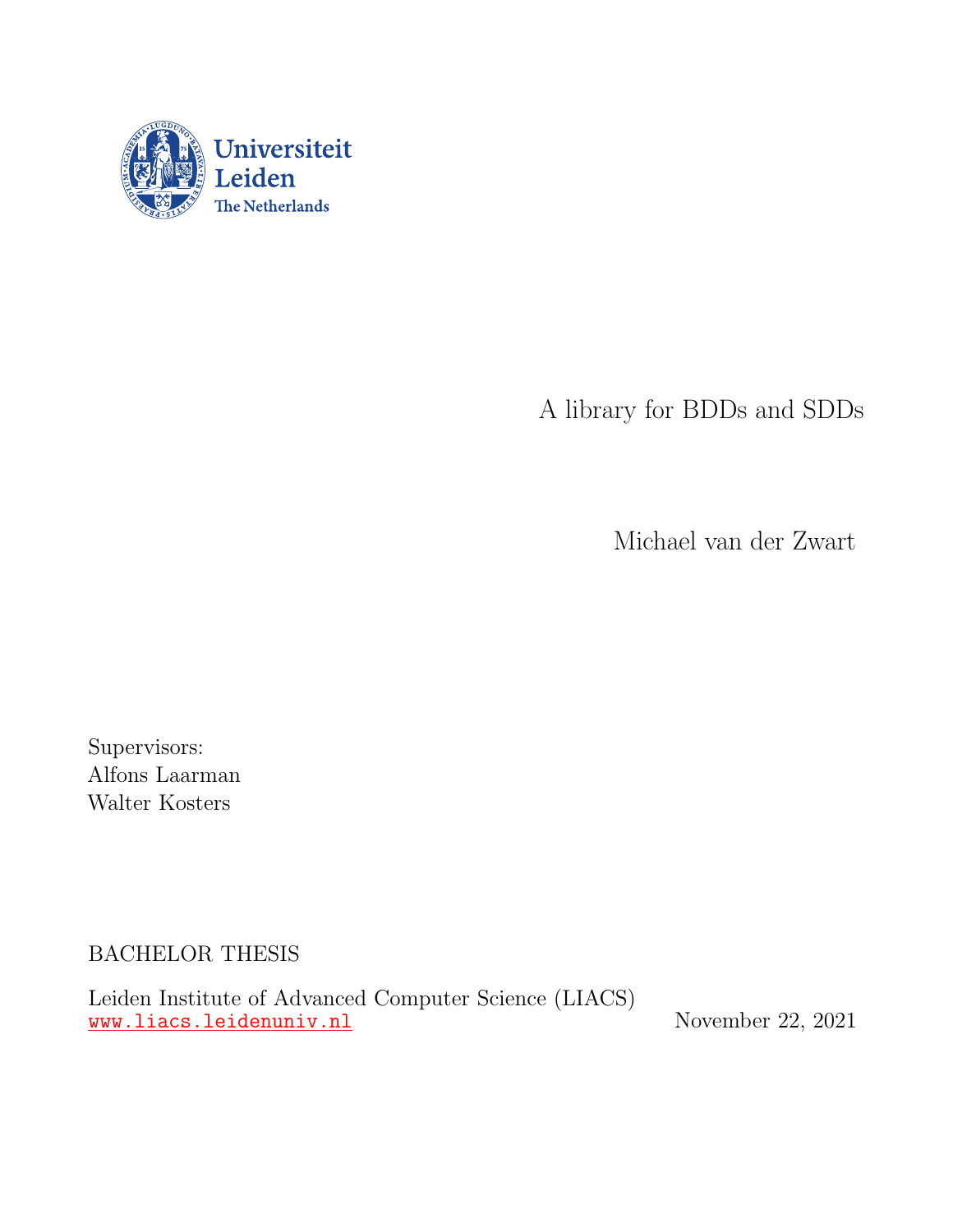#### Abstract

Nowadays, decision diagrams are known as important data structures. They are involved in complicated real-world techniques, like model checking and software verification. The Binary Decision Diagram (BDD) has been used for a long time now. However, recently a new type of decision diagram has made an entrance, known as the Sentential Decision Diagram (SDD). Since both decision diagrams complement each other, users need a way for facile exchange of both. To solve this problem, we developed a wrapper library that allows the exchange between the two. Thus, the main objective of this thesis, is exchange of both decision diagrams with ease of play, to allow for facile use of BDDs and SDDs.

## Contents

| Introduction<br>1       |                            |                                                                                                                                                                                                                                |                |  |  |  |  |  |
|-------------------------|----------------------------|--------------------------------------------------------------------------------------------------------------------------------------------------------------------------------------------------------------------------------|----------------|--|--|--|--|--|
| $\overline{2}$          | <b>Background</b>          |                                                                                                                                                                                                                                |                |  |  |  |  |  |
|                         | 2.1                        |                                                                                                                                                                                                                                | 3              |  |  |  |  |  |
|                         |                            | 2.1.1                                                                                                                                                                                                                          | $\overline{4}$ |  |  |  |  |  |
|                         | 2.2                        |                                                                                                                                                                                                                                | $\overline{4}$ |  |  |  |  |  |
|                         | 2.3                        |                                                                                                                                                                                                                                | 6              |  |  |  |  |  |
|                         |                            | 2.3.1                                                                                                                                                                                                                          | 6              |  |  |  |  |  |
|                         |                            | 2.3.2                                                                                                                                                                                                                          | 6              |  |  |  |  |  |
|                         |                            | 2.3.3                                                                                                                                                                                                                          | $\overline{6}$ |  |  |  |  |  |
|                         | 2.4                        |                                                                                                                                                                                                                                | 8              |  |  |  |  |  |
| $\bf{3}$                | <b>Related Work</b><br>9   |                                                                                                                                                                                                                                |                |  |  |  |  |  |
|                         | 3.1                        |                                                                                                                                                                                                                                | 9              |  |  |  |  |  |
|                         | 3.2                        |                                                                                                                                                                                                                                | 9              |  |  |  |  |  |
|                         | 3.3                        |                                                                                                                                                                                                                                | 9              |  |  |  |  |  |
|                         | 3.4                        |                                                                                                                                                                                                                                | - 9            |  |  |  |  |  |
| $\overline{\mathbf{4}}$ |                            | A library for BDDs and SDDs<br>10                                                                                                                                                                                              |                |  |  |  |  |  |
|                         | 4.1                        | Interface setup and a setup of the setup of the setup of the setup of the setup of the setup of the setup of the setup of the setup of the setup of the setup of the setup of the setup of the setup of the setup of the setup | <sup>10</sup>  |  |  |  |  |  |
|                         |                            | 4.1.1                                                                                                                                                                                                                          | <sup>10</sup>  |  |  |  |  |  |
|                         |                            | 4.1.2<br>Instances                                                                                                                                                                                                             | 10             |  |  |  |  |  |
|                         |                            | 4.1.3                                                                                                                                                                                                                          | 10             |  |  |  |  |  |
|                         | 4.2                        |                                                                                                                                                                                                                                | 12             |  |  |  |  |  |
|                         |                            | 4.2.1                                                                                                                                                                                                                          | 12             |  |  |  |  |  |
|                         |                            | 4.2.2                                                                                                                                                                                                                          | 12             |  |  |  |  |  |
|                         |                            | 4.2.3                                                                                                                                                                                                                          | 12             |  |  |  |  |  |
|                         |                            | 4.2.4                                                                                                                                                                                                                          | 12             |  |  |  |  |  |
| $\overline{5}$          | <b>Interface API</b><br>13 |                                                                                                                                                                                                                                |                |  |  |  |  |  |
|                         | 5.1                        | .<br>The second complete state of the second complete state of the second complete state of the second complete sta<br>Interchange                                                                                             | 13             |  |  |  |  |  |
|                         | 5.2                        |                                                                                                                                                                                                                                |                |  |  |  |  |  |
|                         | 5.3                        |                                                                                                                                                                                                                                |                |  |  |  |  |  |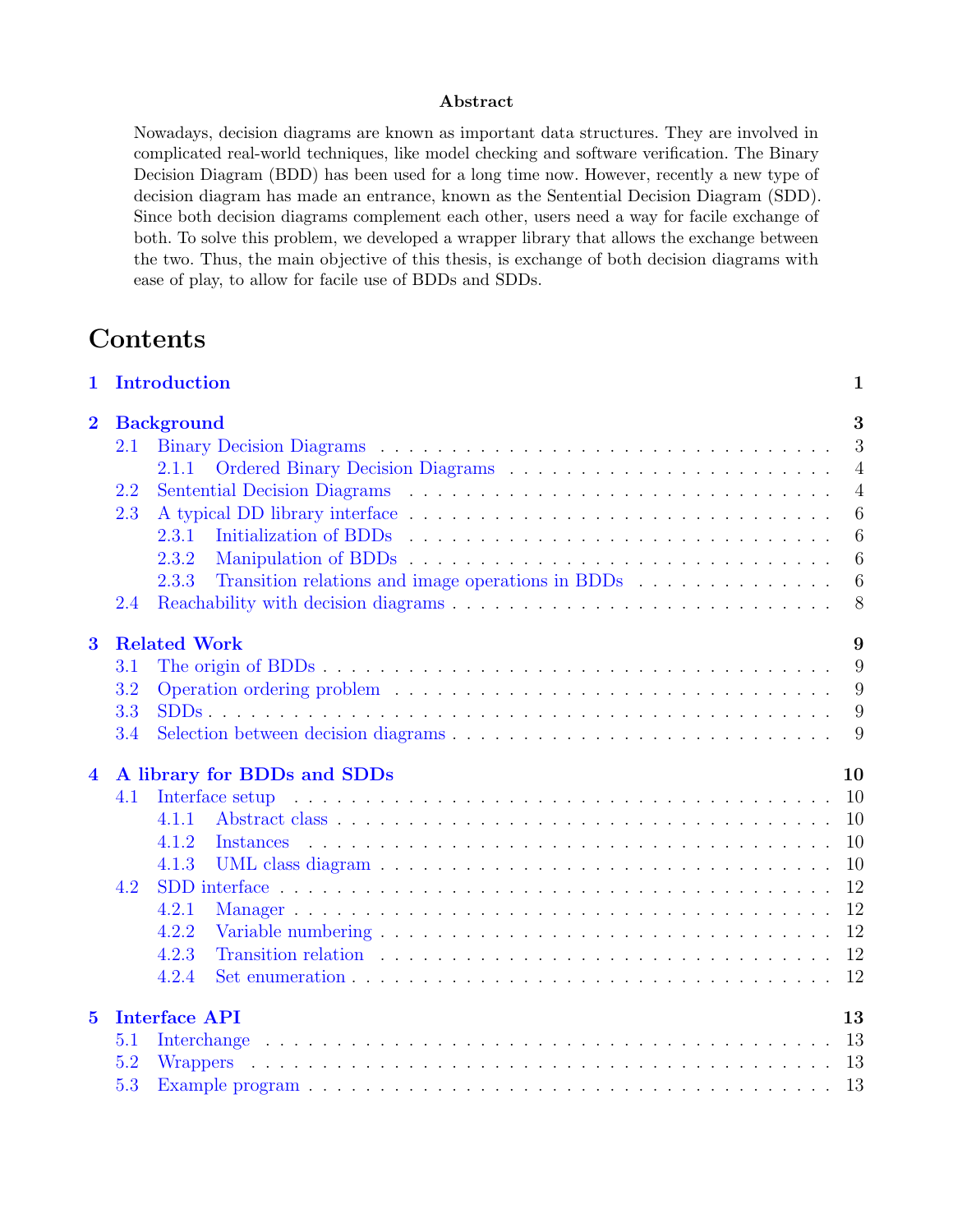|                   | <b>6</b> Evaluation                  |       |                                                                                                                                                                                                                                |  |  |  |  |
|-------------------|--------------------------------------|-------|--------------------------------------------------------------------------------------------------------------------------------------------------------------------------------------------------------------------------------|--|--|--|--|
|                   | 6.1                                  |       |                                                                                                                                                                                                                                |  |  |  |  |
|                   | 62                                   |       | Validation expansion in the contract of the contract of the contract of the contract of the contract of the contract of the contract of the contract of the contract of the contract of the contract of the contract of the co |  |  |  |  |
|                   |                                      |       |                                                                                                                                                                                                                                |  |  |  |  |
|                   |                                      | 6.2.2 |                                                                                                                                                                                                                                |  |  |  |  |
|                   |                                      |       |                                                                                                                                                                                                                                |  |  |  |  |
|                   |                                      | 6.2.4 |                                                                                                                                                                                                                                |  |  |  |  |
|                   | 6.3                                  |       |                                                                                                                                                                                                                                |  |  |  |  |
|                   | 7 Conclusions and Future Work<br>16. |       |                                                                                                                                                                                                                                |  |  |  |  |
| <b>References</b> |                                      |       |                                                                                                                                                                                                                                |  |  |  |  |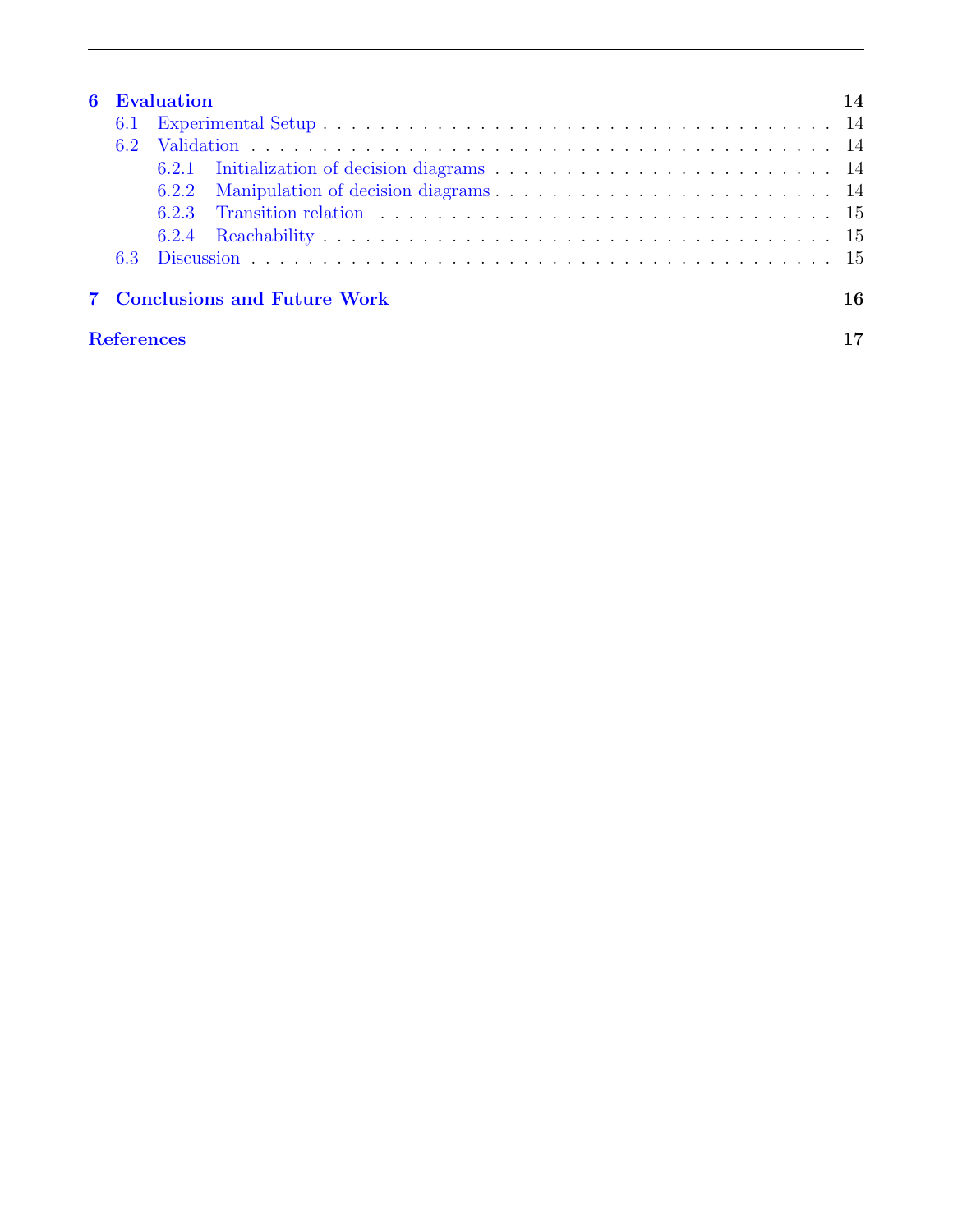# <span id="page-3-0"></span>1 Introduction

Boolean functions can be represented using a data structure, named decision diagram, which can be useful for, e.g., the domain of model checking [\[CG18\]](#page-19-1). This thesis will deal with two different decision diagrams, known as Binary Decision Diagrams (BDDs) and Sentential Decision Diagrams (SDDs). In some situations there can exist a certain preference for use of BDDs, and in other situations for use of SDDs. This thesis aims to find a way to make BDDs and SDDs exchangeable. Hereby, we make use of Object Oriented Programming (OOP), to facilitate ease use of different types of decision diagrams.

### Motivation

There are multiple situations in which both BDDs and SDDs can be used. However, there can exist situations in which it is more effective to use BDDs over SDDs, or vice versa. For example, SDDs tend to be more compact than BDDs [\[Bov16\]](#page-19-2). On the other hand, the number of supported BDD / SDD operations in polytime can have an effect on making the choice for one specific decision diagram [\[DM11\]](#page-19-3). Thus, selection between both types of decision diagram should be made easy, so that the switch can be made quickly when necessary.

### Research Question

Thus, the main question in the thesis, is how the exchange of BDDs and SDDs can be made easy, so that one specific decision diagram can be used, depending on the situation. When use of the other decision diagram is required at a certain time, the switch can be made with ease of play. At the moment, one can make use of BDDs with, for e.g., the Sylvan library, that was provided by Tom van Dijk and others [\[vD20\]](#page-19-4). Thus, it could be useful to provide a Sylvan interface for SDDs as well, to add the functionality to also choose for SDDs instead of only BDDs. As a result, the research question for this thesis can be formulated as follows:

How can BDDs and SDDs be made exchangeable using OOP?

To find a solution to the problem, first a general interface should be defined, which should be generic for both BDDs and SDDs. Both decision diagrams will have the same function-set, but implemented differently. The currently existing BDD interface can be used as template, since the functions therein need to be created for the SDDs too. Thereafter, the functions for the SDD interface need to be implemented. Finally, the interface should be tested. This can be done by, e.g., testing the functions on constraint satisfaction and model checking problems, to evaluate whether they do their expected work, and to validate the interchangeability. A benchmark that we use here, is that the code using our library should be independent of the choice of the decision diagram.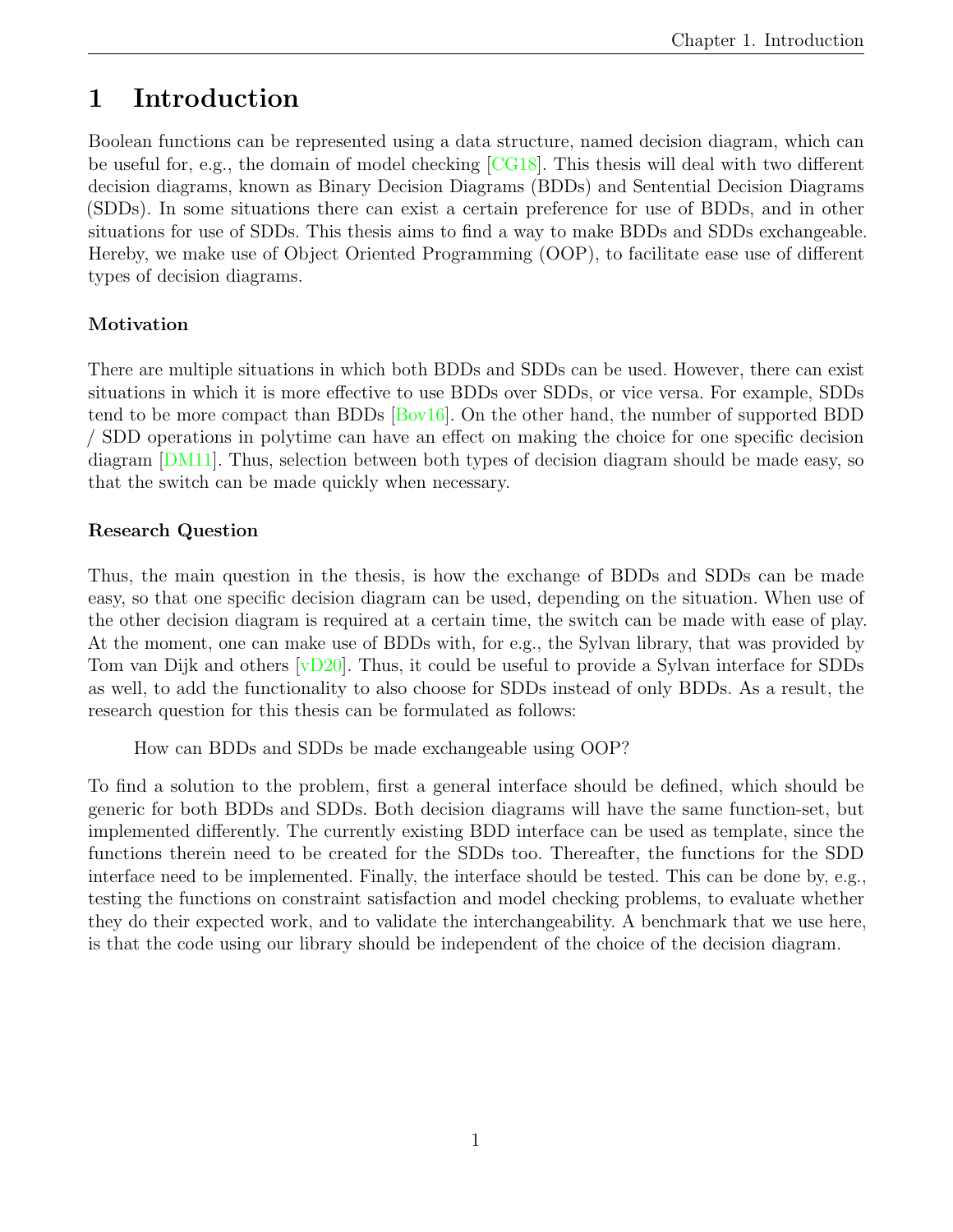### Approach

To create the interchange object, an abstract interface is developed. For each decision diagram type, this interface needs to be implemented, so it represents a template for decision diagram classes. As a result, BDDs and SDDs make use of the same function-set, but implement the functions differently. Thus, each function from the interface is implemented for BDDs in the Bdd class, and for SDDs in the Sdd class. Both decision diagram types also need a class for representing a set of decision diagram variables, with which variable sets can be constructed. For this, we also develop an abstract interface VariableSet, with functions that are implemented differently for BDDs and SDDs. The Bdd class has friend class BddSet, and the Sdd class has friend class SddSet. Classes Bdd and Sdd are conditionally wrapped into a general type dd, which can be used for both decision diagrams with only switching a Boolean constant. We also need a wrapper type for VariableSet named vset, and a wrapper type for decision diagram variables named ddvar.

### Contribution

This thesis delivers a decision diagram library, in which BDDs and SDDs are interchangeable with ease of play. The same code can be run for BDDs and SDDs, and a simple switch of a Boolean variable results in selection between both decision diagram types.

#### **Overview**

This is a thesis submitted in fulfillment of the requirements for the degree of BSc, in the Leiden Institute of Advanced Computer Science. The thesis was supervised by Alfons Laarman and Walter Kosters. The structure of this thesis:

In Chapter [2,](#page-5-0) BDDs and SDDs are explained. A detailed description of the currently existing BDD interface is also provided, and how to use it. Chapter [3](#page-11-0) is about the related work of the topic, which gives a better insight into the problem. The main contribution of this thesis is presented in Chapter [4,](#page-12-0) to make clear what the value is of the thesis, and what will be delivered. It also describes the structure of the interchange object. Chapter [5](#page-15-0) describes the the API of the object, and how to work with it. In Chapter [6,](#page-16-0) the experiments with the object are shown, and the results are evaluated. Finally, Chapter [7](#page-18-0) concludes the thesis, and states further research that could be done.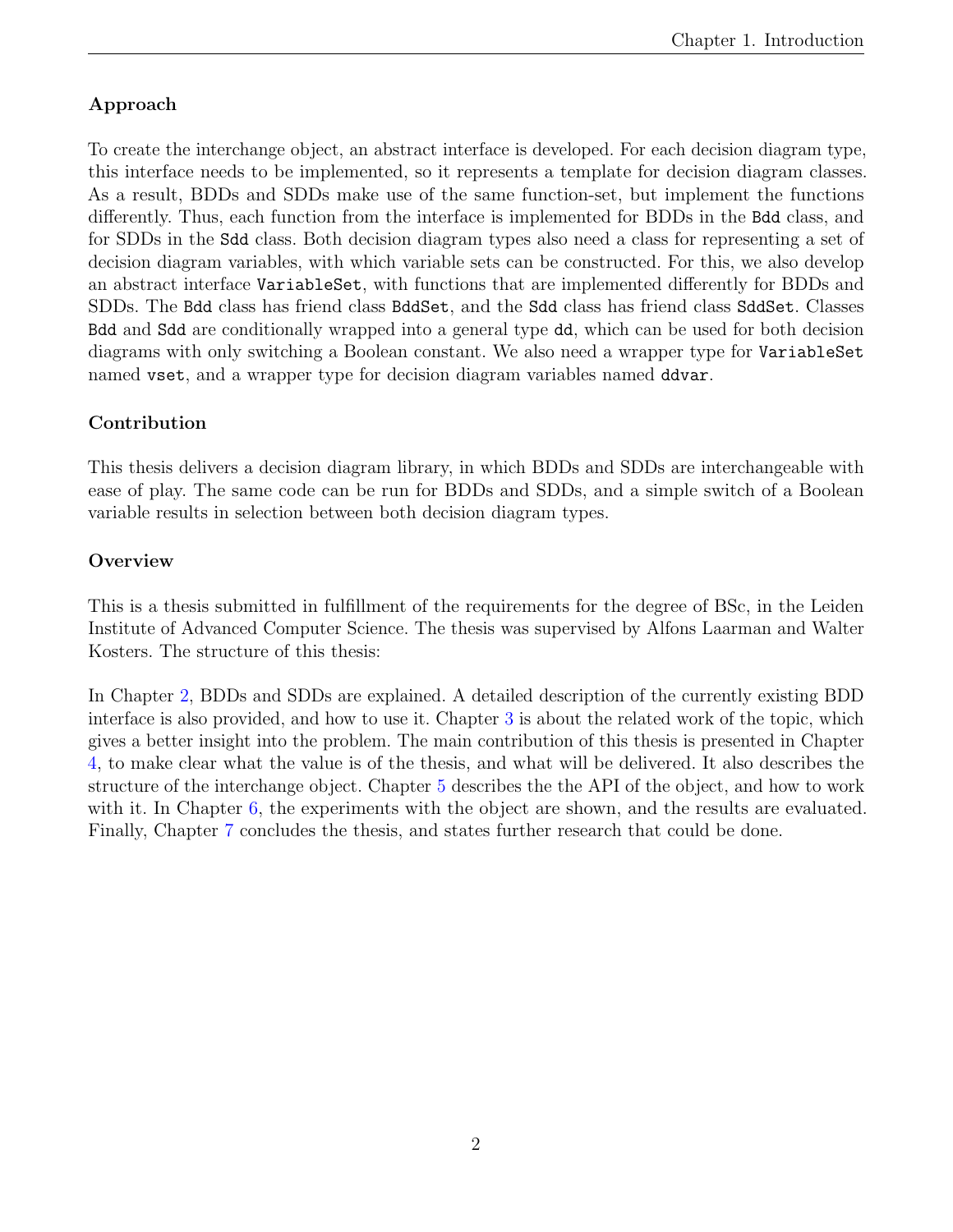# <span id="page-5-0"></span>2 Background

In this thesis, the decision diagram is central. The decision diagram is a data structure to represent a Boolean function. We make use of two types of decision diagrams, known as Binary Decision Diagrams and Sentential Decision Diagrams. This chapter discusses both.

## <span id="page-5-1"></span>2.1 Binary Decision Diagrams

<span id="page-5-2"></span>Structurally, Binary Decision Diagrams (BDDs) are directed acyclic graphs (DAGs). The graph exists of vertices that are labeled with Boolean variables. Each vertex has two edges for heading over to a next vertex, known as a true and a false edge, and each edge means assignment of the Boolean variable represented by the vertex. When heading over the false edge, it means the variable is false. When heading over the true edge, the variable is true. As a result, following a path from root to leaf, will result in an assignment of the Boolean variables in the BDD.



Figure 1: BDD representing  $(x_1 \wedge x_2) \vee (x_2 \wedge x_3)$ 

<span id="page-5-3"></span>In Figure [1,](#page-5-2) an example of a BDD representing a Boolean function is shown. The BDD represents true precisely when  $x_1$  and  $x_2$  are true or when  $x_2$  and  $x_3$  are true. Following the bold line means the variable is true, and following the dashed line means the variable is false. An example of a satisfying assignment is shown in Figure [2.](#page-5-3)



Figure 2: Satisfying assignment of BDD representing  $(x_1 \wedge x_2) \vee (x_2 \wedge x_3)$ 

Now for, e.g., when  $x_1$  and  $x_2$  are true, it does not matter anymore what  $x_3$  evaluates to, since the function will always represent true. To deal with this overhead, the Ordered Binary Decision Diagrams (OBDDs) is used, which will be discussed in next section.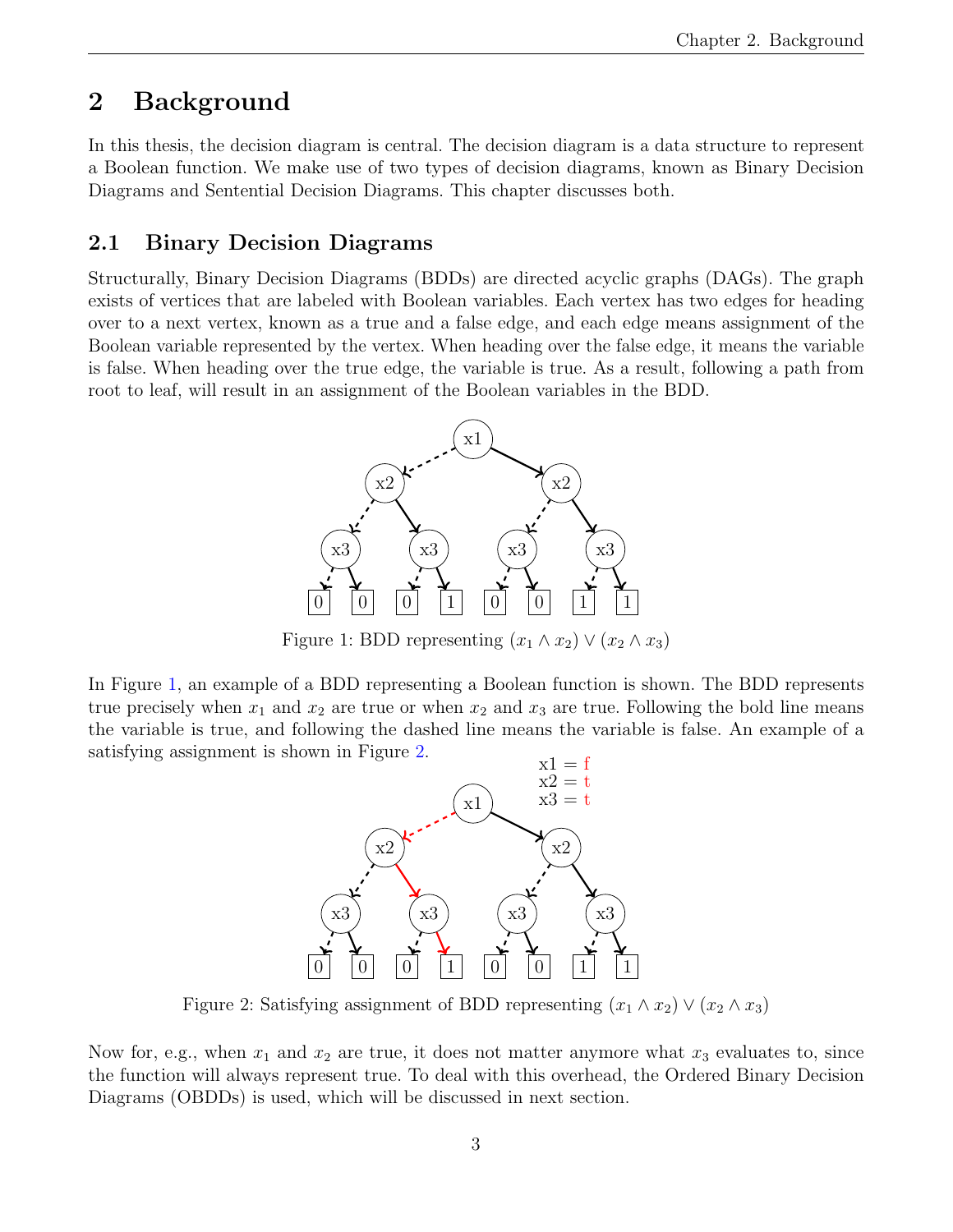#### <span id="page-6-0"></span>2.1.1 Ordered Binary Decision Diagrams

<span id="page-6-2"></span>As discussed in Section [2.1,](#page-5-1) variables can occur in a BDD that have no effect anymore on the evaluation of the BDD. These variables are called overhead, and are not needed in the BDD. To make the structure canonical, the BDD needs to be ordered, otherwise it will lead to more memory usage, which is unnecessary. The result is an Ordered Binary Decision Diagram (OBDD). Each OBDD is unique for a given variable order, if the OBDD is reduced. When  $x_1$  and  $x_2$  are true, then the BDD will always evaluate true. On the other hand, when  $x_1$  and  $x_2$  are false, then the BDD will always evaluate false. Thus, the BDD can be ordered, as shown in Figure [3,](#page-6-2) by swapping  $x_1$ and  $x_2$ , and removing unnecessary parts. Here, variable ordering  $x_2$ , x1, x3 is used. It represents the same Boolean function, but uses less memory.



Figure 3: OBDD representing  $(x_1 \wedge x_2) \vee (x_2 \wedge x_3)$ 

#### <span id="page-6-1"></span>2.2 Sentential Decision Diagrams

<span id="page-6-3"></span>The Sentential Decision Diagram (SDD) is, just like the BDD, a representation of a Boolean function. However, SDDs make use of a variable tree instead of variable ordering, which results in more reduction. This is exactly what makes SDDs interesting to use, due to minimal memory usage. On the other hand, some operations can be more costly, which is rather explained in Chapter [3.](#page-11-0) The currently existing library for constructing and manipulating SDDs in C [\[CD18\]](#page-19-5) is open-source, which allows us to make use of it. The structure of an SDD can be illustrated as in Figure [4.](#page-6-3)



Figure 4: Structure of an SDD

The main difference is, that in BDDs there always exist exact two decisions at each node, say X and  $\neg X$ . However, in SDDs, branching is done based on sentences instead of variables, called primes (p). Depending on which prime is true, we take the corresponding sub (s).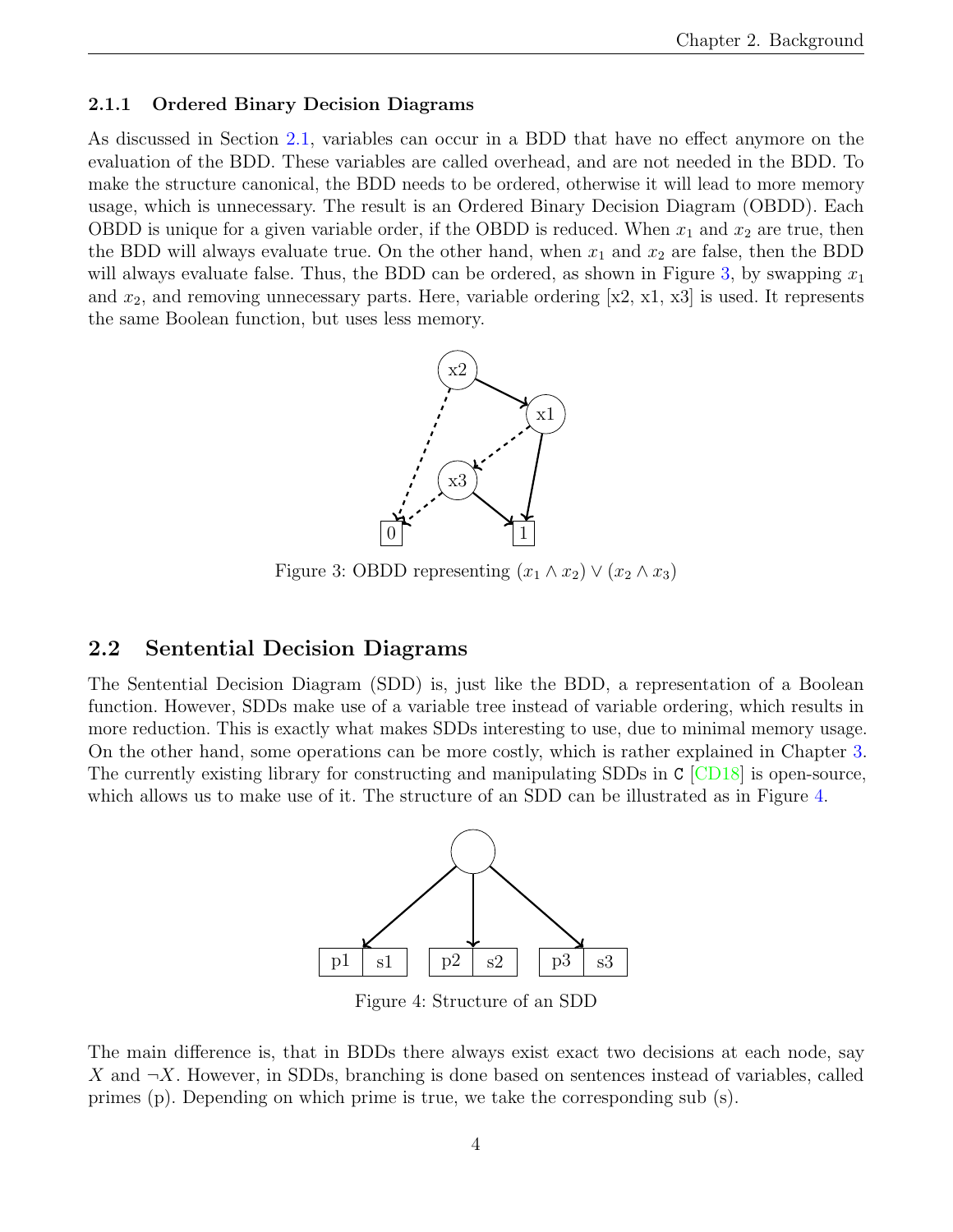Circle nodes can be thought of as a Boolean disjunction, and rectangles with primes and subs as Boolean conjunction. Thus, the satisfying assignment of the SDD example can be formulated as

 $(p1 \wedge s1) \vee (p2 \wedge s2) \vee (p3 \wedge s3)$ 

<span id="page-7-0"></span>Hereby, primes are mutually exclusive and exhaustive, which means that only one prime can be true at the same time. Then, the prime conjoined with the corresponding sub represents a satisfying assignment of the SDD. Thus, Boolean disjunctions in the SDD are exclusive disjunctions.



Figure 5: SDD representing  $(A \wedge B) \vee (B \wedge C)$ 

<span id="page-7-1"></span>In Figure [5,](#page-7-0) an example of a SDD is shown. It represents the same Boolean function as the BDD in Figure [1,](#page-5-2) but has a total different structure. Primes are colored red, and subs are colored blue.



Figure 6: Elaborated SDD representing  $(A \wedge B) \vee (B \wedge C)$ 

Figure [6](#page-7-1) illustrates the same SDD as Figure [5,](#page-7-0) but further elaborated, to clarify the structure of it. We found satisfiable assignment

 $(\neg A \land B \land C) \lor (A \land B)$ 

Which can be simplified to

$$
(A \wedge B) \vee (B \wedge C)
$$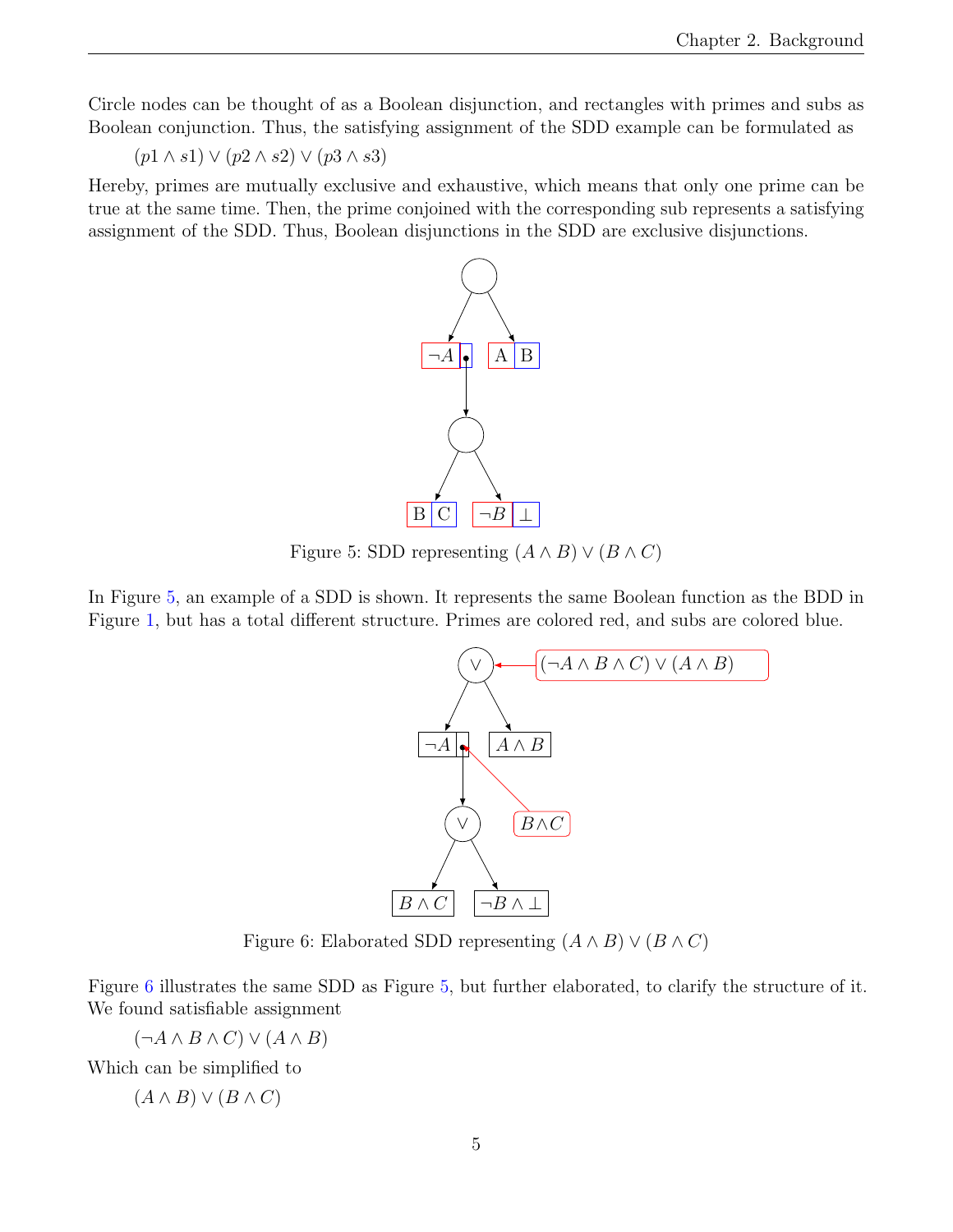## <span id="page-8-0"></span>2.3 A typical DD library interface

An example of an BDD library is the Sylvan interface [\[vD20\]](#page-19-4), which has several functions for constructing and manipulating BDDs. Sylvan implements typical binary decision diagram operations also found in libraries like CUDD [\[Som16\]](#page-19-6), but provides scalable parallel execution of these operations and is more versatile thanks to supporting custom decision diagram terminal types. The BDDheader consists of two classes. The first one is the Bdd-class. In this class, BDDs can be constructed and manipulated, and the resulting BDD is maintained as a member variable which is constantly updated. The second class is the BddSet-class, which is used to maintain a set of variables. In this class, a couple of functions are defined for performing operations on the set of variables. In short, this section highlights different parts of the BDD library.

### <span id="page-8-1"></span>2.3.1 Initialization of BDDs

Functions for initialization of BDDs can be used to create terminal nodes, which return a new Bdd object. Two different types are defined:

- bddOne(): obtain a BDD representing true, one set of satisfiable assignments
- bddZero(): obtain a BDD representing false, multiple sets of satisfiable assignments

## <span id="page-8-2"></span>2.3.2 Manipulation of BDDs

The BDD library defines several operators, which can be used to manipulate BDDs with Boolean operations. Some examples:

- &-operator: applies Boolean conjunction on two BDDs. We can use it for constructing satisfying assignments in an BDD
- $\lnot$  -operator: applies Boolean disjunction on two BDDs. We can use it for adding satisfying assignments to an BDD
- !-operator: applies Boolean negation on an BDD. we can use it for taking the complement of an BDD.

## <span id="page-8-3"></span>2.3.3 Transition relations and image operations in BDDs

The interface to a BDD-library also supports a function to take the previous or next state of a BDD, based on a relation. Then the user-defined relation is applied to obtain another state of the BDD. In the BDD library, the next state function takes two arguments, namely the BDD representing the relation, and the set of variables. In the BDD library, an even variable in the set represents a source variable (unprimed), and an odd variable a target variable (primed). The source variables represent the variables in the current BDD, and the target variables will be the new source variables when the transition relation is applied. In the SDD library however, variable numbering starts at one, where the BDD library starts indexing variables at zero.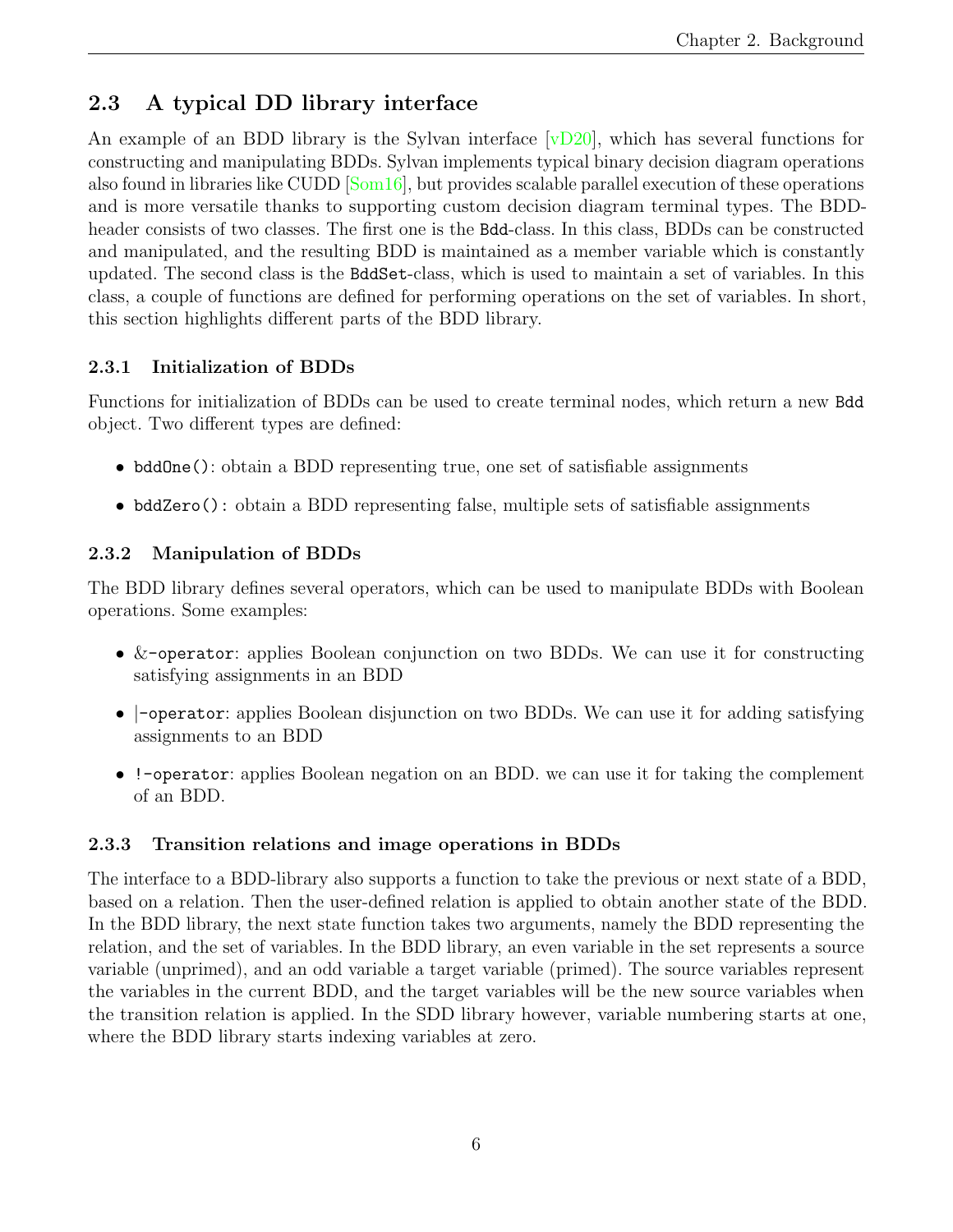As an example of the transition relation, we can look at moves in the peg-solitaire board game [\[Peg21\]](#page-19-7). Peg-solitaire is a one-person board game with, in the traditional setting, 32 pegs and one empty square in the middle. Moves can be done by placing one peg over another in an empty square, and remove the middle peg. The game ends when there is no move left (lose), or when there is only one peg left (win). Board games are a decent example of experimenting with the interface, since verification tools and for, e.g., quantum systems have equal calculation steps. In Figure [7,](#page-9-0) the initial board is shown. We can represent a peg-solitaire board as a Boolean function with BDDs, by defining a true variable for a peg, and a false variable for an empty square. The trans ition relation can be depicted as shown in Figure [8.](#page-9-1)

<span id="page-9-0"></span>

<span id="page-9-1"></span>

Figure 7: Initial peg-solitaire board; image from [\[Peg21\]](#page-19-7)

Figure 8: Peg-solitaire move relation

Each triple of horizontal or vertical consecutive squares on the board can be involved in a possible move. Thus, the transition relation can be defined as conjoining sources  $x_i, x_j$  and  $x_k$ , with i, j, k the index of the variable in the triple of source variables, with their target variables  $x'_{i+1}, x'_{j+1}$  and  $x'_{k+1}$ , where x is unprimed and x' is primed. Note that each source variable i has corresponding target variable  $i + 1$ . For each triple of squares, two moves could be possible, depending on the sequence of pegs and empty squares in the triplet. In code, this needs to be defined as

$$
\underbrace{\frac{(x_i \land x_j \land \neg x_k)}{\text{SourceVars}} \land \underbrace{\left(\neg x'_{i+1} \land \neg x'_{j+1} \land x'_{k+1}\right)}_{\text{Twoel}}}{\underbrace{\left(\neg x_i \land x_j \land x_k\right)}_{\text{SourceVars}} \land \underbrace{\left(x'_{i+1} \land \neg x'_{j+1} \land \neg x'_{k+1}\right)}_{\text{TargetVars}}}
$$

conjoining sources with targets to form a move of the relation. For each move, all remaining source variables still need to be added to the relation, since they were not involved in the move.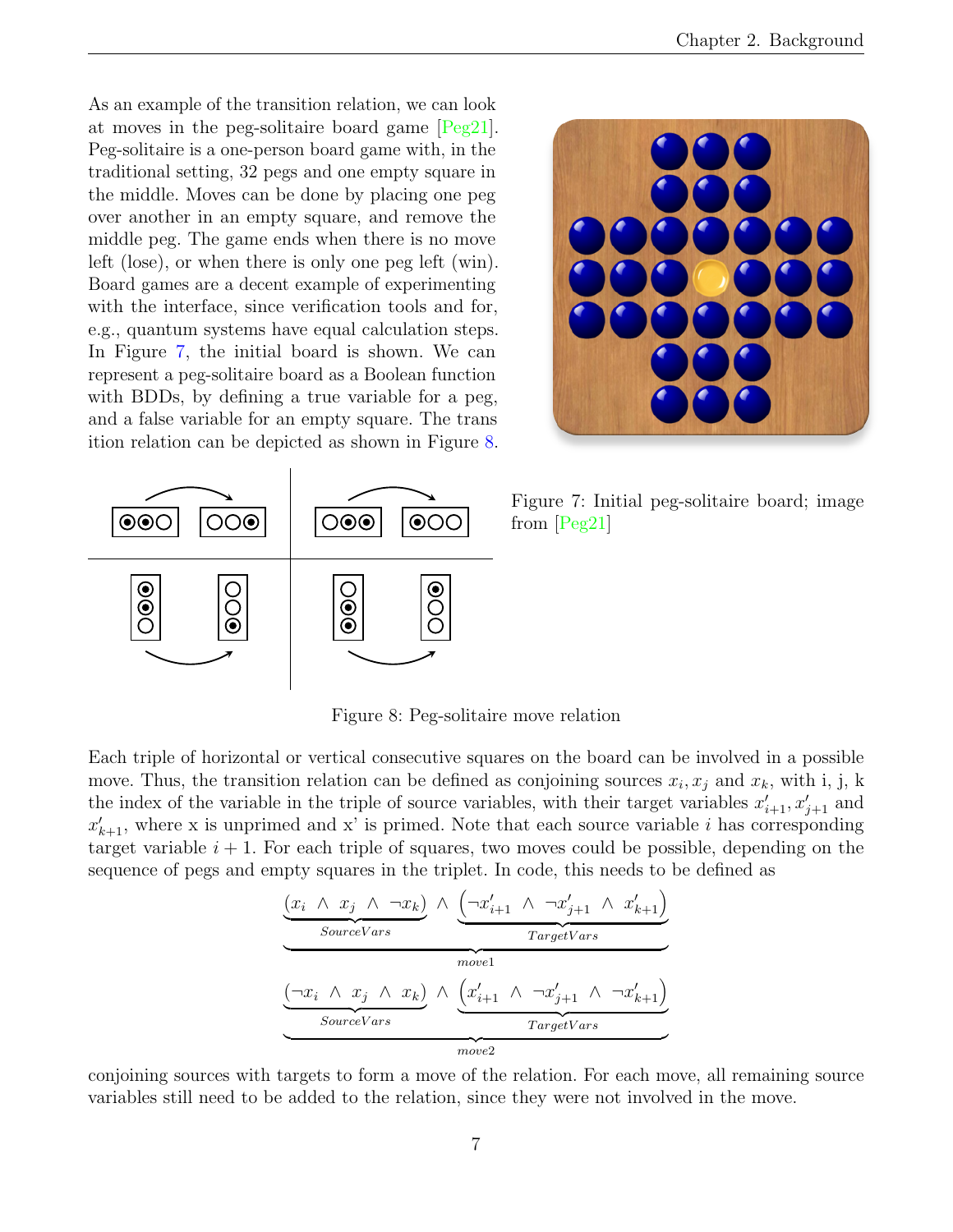After setting up the transition relation, the RelNext function can be used, which conjoins the current BDD with the BDD of the relation and performs existential quantification, to find the satisfiable assignments. This is symbolic model checking  $[McM92]$ , solving the problem of exponentially growing finite state models as the number of components in the system increases. As function arguments, the transition relation should be provided, and the specific BDD to perform this relation on. Also, the set of relation variables should be provided. The resulting reachable states are returned.

## <span id="page-10-0"></span>2.4 Reachability with decision diagrams

An important real-world application of BDDs is model checking [\[CG18\]](#page-19-1), and the use of BDDs has also extended to the domain of software verification. From the paper of Vardi  $\sqrt{Var(99)}$ , we can conclude that model checking can be reduced to a reachability problem, which means that we are actually dealing with a graph-searching problem, in finding all reachable states. We can symbolically represent the system of states and transitions in a DD. For discovering all reachable states inside the DD, several algorithms exist. Algorithm [1](#page-10-1) illustrates finding all states with Breadth First Search (BFS), which is a search algorithm that first expands all nodes of the current level, before heading over the next level. With the BFS algorithm, we can expand decision diagram nodes, until all reachable states are found.

<span id="page-10-1"></span>

| Algorithm 1 Reachability                                    |                                                                    |  |  |  |  |  |
|-------------------------------------------------------------|--------------------------------------------------------------------|--|--|--|--|--|
| 1: procedure BFS( <i>InitialStates</i> )                    | $\triangleright$ Generate all reachable states from initial states |  |  |  |  |  |
| $Next \leftarrow InitialStates$<br>2:                       | $\triangleright$ Initialize BDD with initial states                |  |  |  |  |  |
| Visited $\leftarrow$ InitialStates<br>$\mathcal{B}$ :       |                                                                    |  |  |  |  |  |
| while Next $\neq \emptyset$ do<br>4:                        | $\triangleright$ Until all reachable states found                  |  |  |  |  |  |
| Visited $\leftarrow$ Visited   Next<br>5:                   | $\triangleright$ Add found states to visited states                |  |  |  |  |  |
| $Next \leftarrow Next.RelNext(Transition, Variables)$<br>6: | $\triangleright$ Find next states (if there)                       |  |  |  |  |  |
| end while<br>7:                                             |                                                                    |  |  |  |  |  |
| return Visited<br>8:                                        | $\triangleright$ Return all visited states                         |  |  |  |  |  |
| 9: end procedure                                            |                                                                    |  |  |  |  |  |

Thus, with the algorithm, we can discover all reachable states of the symbolically represented system in a decision diagram. Each iteration, the transition relation is applied, until no more undiscovered states are found.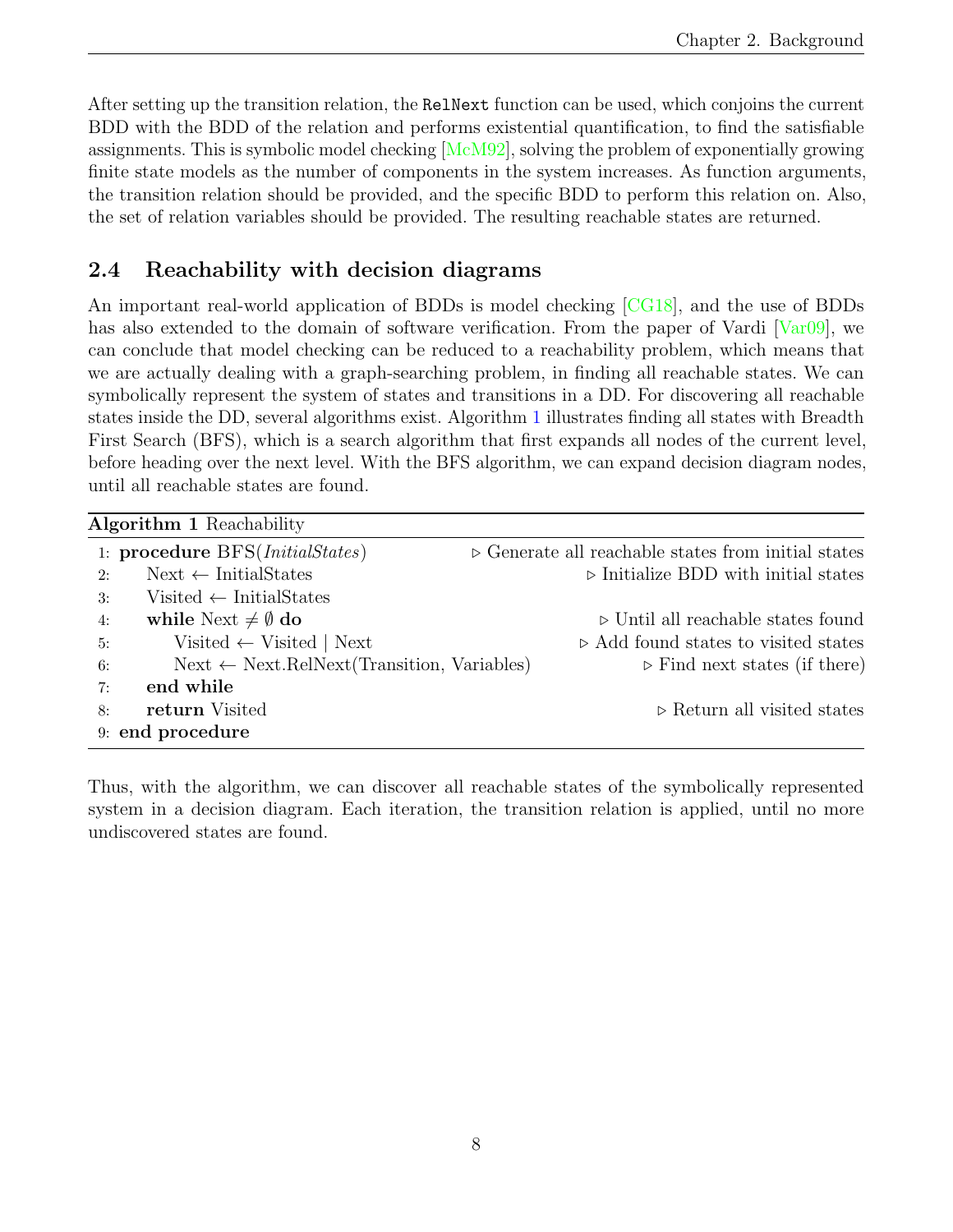# <span id="page-11-0"></span>3 Related Work

In this section, we mention some related work associated with the thesis, and use it to motivate our work.

## <span id="page-11-1"></span>3.1 The origin of BDDs

BDDs were first introduced by Lee and Akers [\[Lee59\]](#page-19-10), in 1959. In this paper, the relationship between Binary Decision Diagrams and Switching Circuits is shown. Additionally, it shows that the representation of a Boolean function in a Binary Decision Diagram, is superior to the usual Boolean representation. Additionally, BDDs were further developed by Bryant [\[Bry86\]](#page-19-11), who also introduced polynomial manipulation operations on BDDs.

## <span id="page-11-2"></span>3.2 Operation ordering problem

In a paper on threshold BDDs [\[Beh07\]](#page-19-12), Behle mentions that BDDs can be used for finding all feasible solutions of a constraint satisfaction problem, and the optimal solution to a given linear objective function, in a very effective way. However, he also discloses the main problem on BDDs, known as the memory threshold. Behle states that when the operations are ordered in a wrong way, BDDs tend to explode in size. This is known as a huge drawback, since finding the optimal order is a NP-hard problem.

## <span id="page-11-3"></span>3.3 SDDs

In 2011, Darwiche [\[Dar11\]](#page-19-13) invented a new decision diagram type named SDDs, and proved that every OBDD actually is an SDD. This is very promising for the SDD data structure, since it is an already ordered BDD, and thus prevents the NP-hard problem of ordering the operations. Later on, Bova [\[Bov16\]](#page-19-2) theoretically proved that SDDs are even more succinct than OBDDs, which really encourages selecting SDDs over BDDs when it is advantageous to keep memory usage low.

## <span id="page-11-4"></span>3.4 Selection between decision diagrams

In a paper from 2011 written by Darwiche [\[DM11\]](#page-19-3), the succinctness of the used data structure is compared to the amount of transformations it supports in polytime. For example, we can have an SDD which is more succinct than the BDD, but the BDD supports more transformations in polytime, which are not supported by the SDD. As a result, when making a choice between what data structure to use, a balance should be found between succinctness and the number of operations supported in polytime. Darwiche concludes that the designer will have to find the most succinct data structure, that supports the necessary operations in polytime. Thus, it is situation dependent which specific decision diagram to select, which encourages a library that supports use of both, with facile interchange.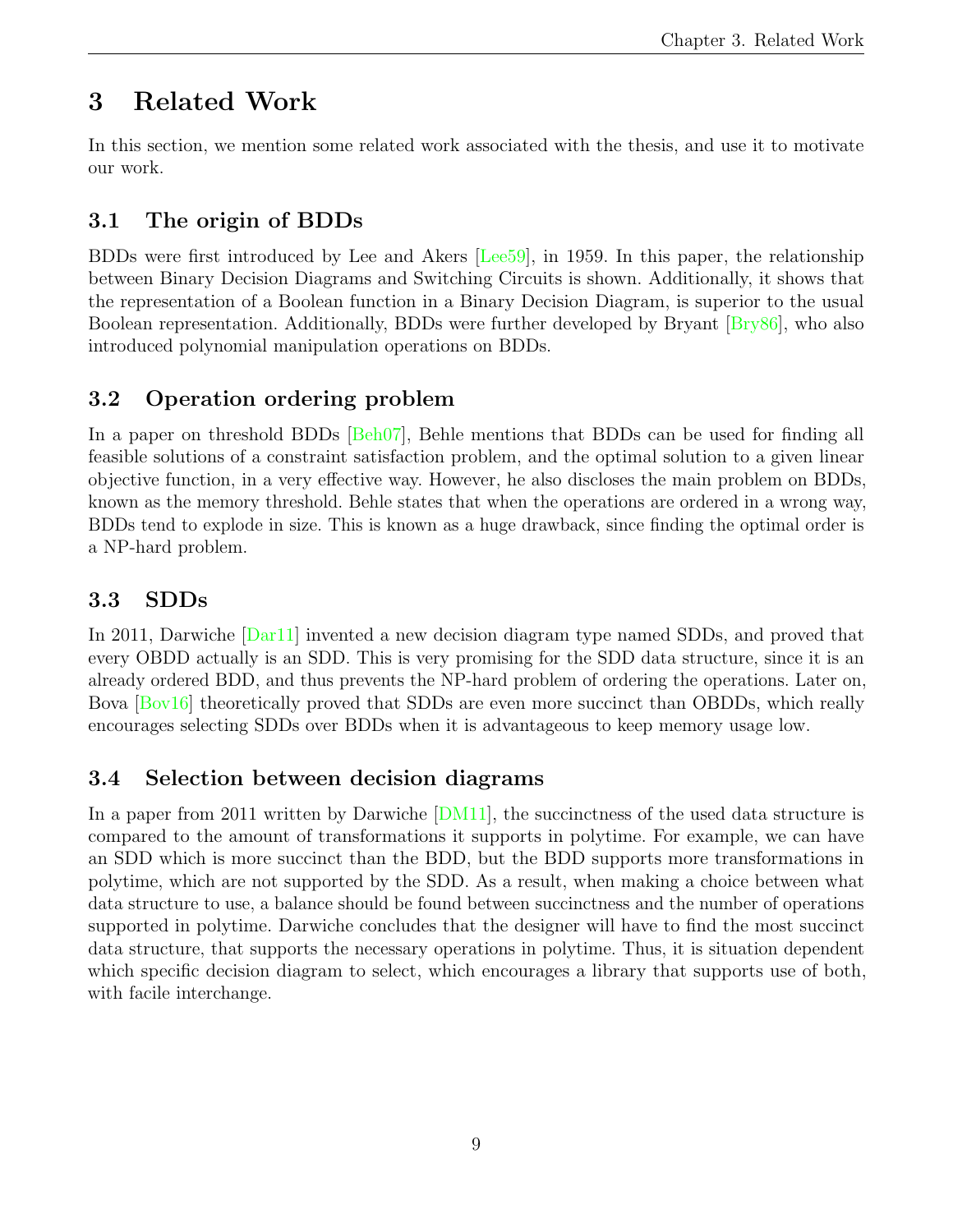# <span id="page-12-0"></span>4 A library for BDDs and SDDs

This chapter provides a description on how we built the interchange library, and illustrates the structure of it via an UML class diagram. The creation of the Sylvan interface for SDDs is also explained.

## <span id="page-12-1"></span>4.1 Interface setup

In this section, the structure of the interchange object is discussed, including an UML class diagram.

#### <span id="page-12-2"></span>4.1.1 Abstract class

In order to facilitate a seamless exchange between BDD and SDD implementations, Object Oriented Programming (OOP) is used. Dependent on what type of decision diagram is used, bdd or sdd object are created. To obtain this, a super class DD is developed, which is an abstract class. The super class DD contains the virtual function declarations, which are implemented differently for the two types of decision diagrams, BDDs and SDDs.

### <span id="page-12-3"></span>4.1.2 Instances

For the implementations of the virtual functions from the super class, we create two sub classes Bdd and Sdd, which implement the functions from the super class, but differently. For creation of a specific instance, we make use of wrappers. As we follow the structure of Sylvan BDDs library, we can not create objects of the abstract interface, since the objects are allocated on the stack. As a result, BDD and SDD types are compiled into a general type, which can be switched with a Boolean variable present in dd\_exchange.hpp. The general type can be use, resulting in interchangeability with just switching the Boolean constant.

### <span id="page-12-4"></span>4.1.3 UML class diagram

Figure [9](#page-13-0) illustrates the structure of the interchange object in the form of an UML class diagram. An abstract interface DD is illustrated, which is implemented by classes Bdd and Sdd. The implementation classes also have parts only available within the specific class. Both implement the operators from the abstract class. They also have their own functions, because they are specific to the decision diagram type. The Bdd class needs a function for initialization to set up the Sylvan package. To maintain sets of variables, the abstract super class VariableSet is created. Again, methods of the class are implemented by classes BddSet and SddSet, which both have their own decision diagram attribute, bdd and sdd.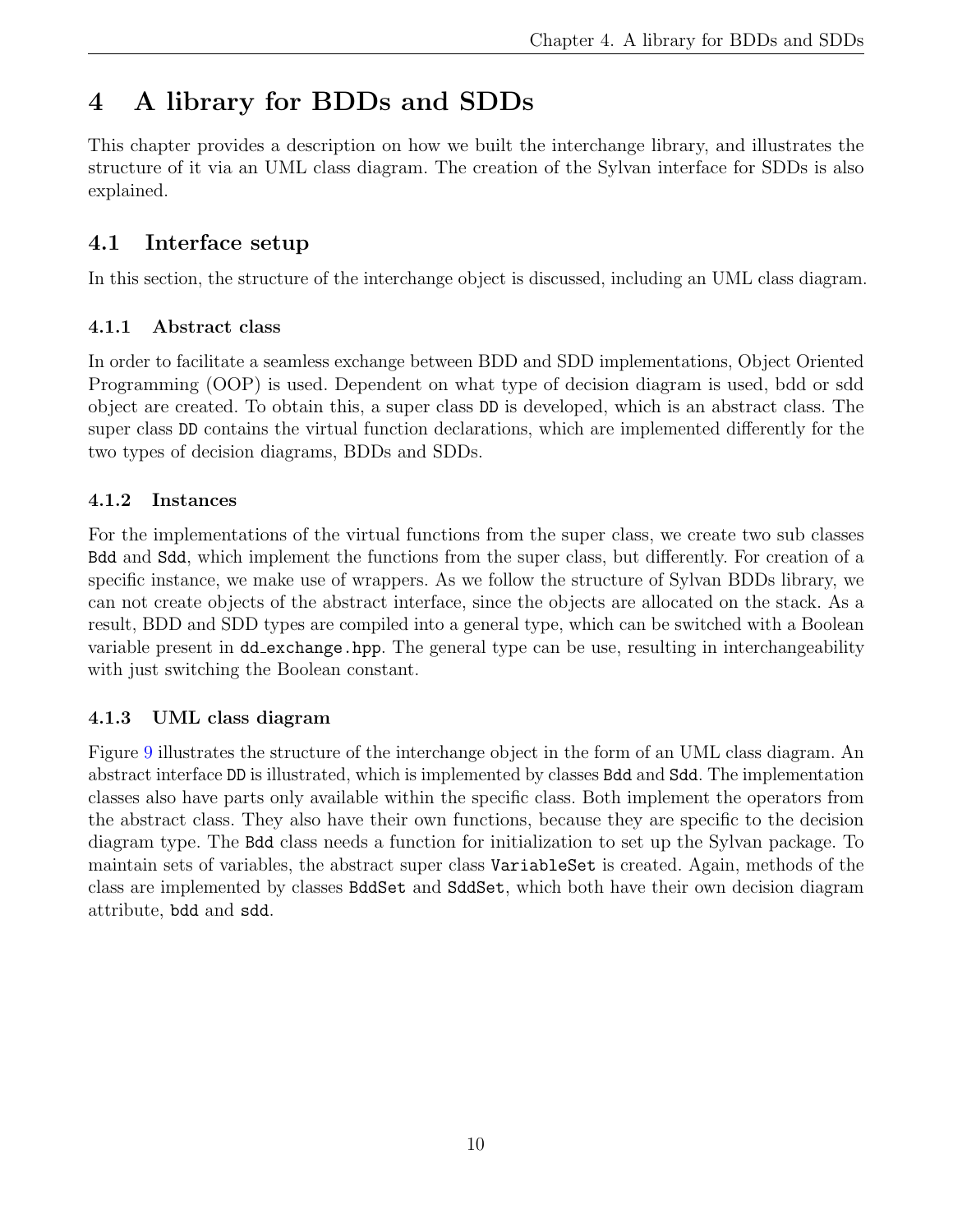<span id="page-13-0"></span>

Figure 9: Interface Object: Class Diagram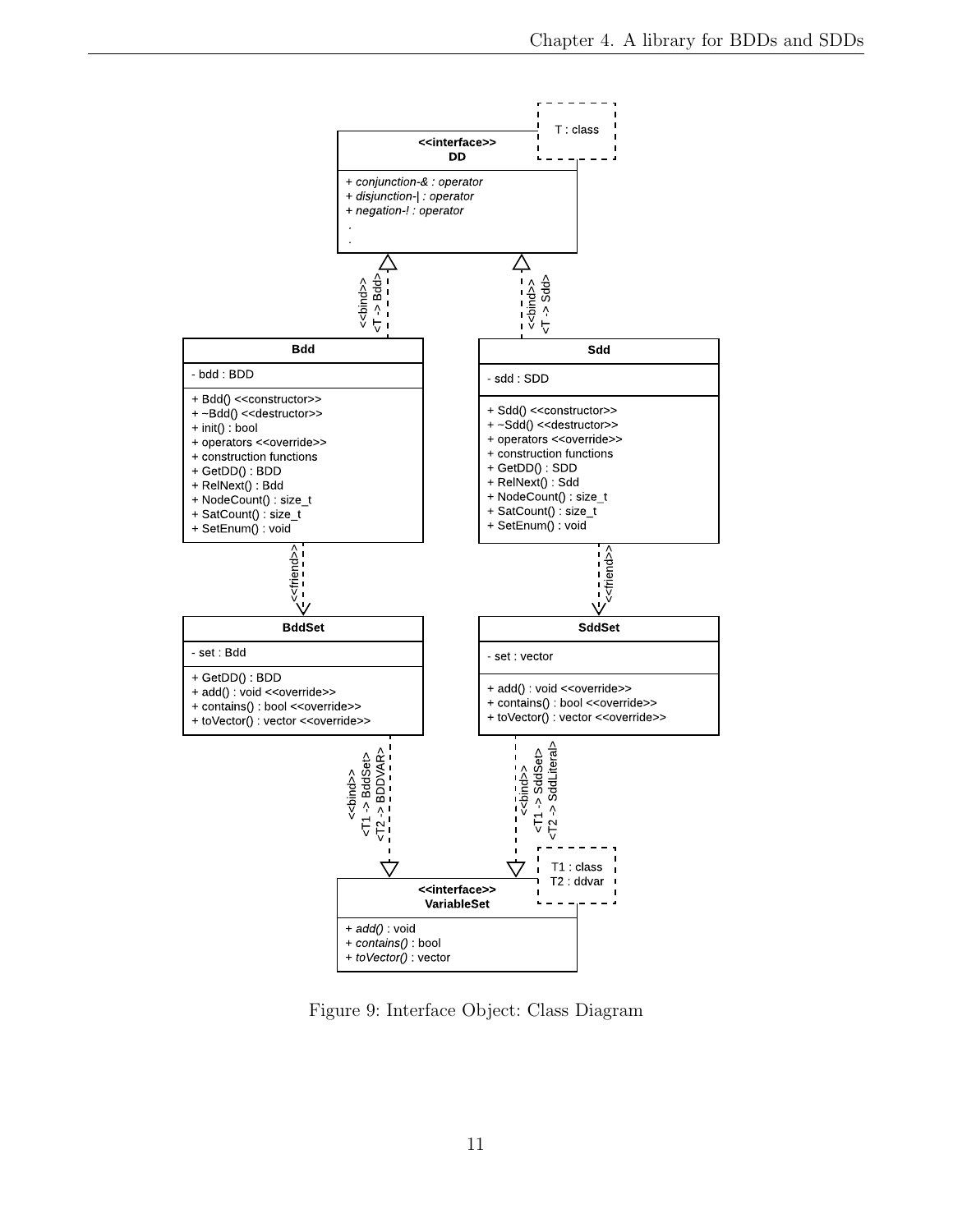## <span id="page-14-0"></span>4.2 SDD interface

To develop the sylvan interface for SDDs, the same functions are used, but implemented differently. In this section, the differences are highlighted. For the implementation of SDD functions, we make use of the SDD package [\[CD18\]](#page-19-5).

#### <span id="page-14-1"></span>4.2.1 Manager

The SDD package uses a Manager, which should be involved when constructing and manipulating SDDs. The Manager should have twice the size of the number of variables needed, since each source variable also has a target variable. Managers can be created with the sdd manager create function.

### <span id="page-14-2"></span>4.2.2 Variable numbering

For BDDs, variable numbering starts at zero. Thus, source variables have an even index, and target variables have an odd index. However, the SDD package starts variable numbering at one, resulting in odd source variables, and even target variables. This should be taken into account when making use of the library, since the same code is run for both BDDs and SDDs. Incorrect numbering of variables will result in aborts for SDDs, since creating a variable with index zero is not allowed.

### <span id="page-14-3"></span>4.2.3 Transition relation

Since the SDD package does not include a function to compute next state of an SDD, this function should be created from scratch. As function parameters, we need the SDD to perform the next state computation on, and the SddSet with the relation variables. The SDD package does include functions needed for existential quantification, known as sdd\_exists\_multiple and sdd\_rename\_variables. At first, the current state of the SDD needs to be conjoined with the SDD of the relation. Then we get the satisfying assignments with the **sdd\_exists\_multiple** function, which needs an exists\_map, which is basically a map with all indices of source variables set to 1. Then we put the result in the sdd rename variables function, which also needs a map from target variables to source variables. The result contains the next states (if there), and this is returned.

#### <span id="page-14-4"></span>4.2.4 Set enumeration

To print out satisfying assignments of a decision diagram, a function set enum should be developed. The Sylvan package does not include a function to iterate through all possible assignments, so this function should be developed for both BDDs and SDDs. For BDDs we can make use of already existing sylvan functions. However, the SDD package does not include functions for iterating through satisfying assignments. To solve this, we reuse parts of an open source implementation of an SDD-based model checker [\[Vin18\]](#page-19-14). The code is adapted a bit, and can be found in the sdd sat enum.h file on the GitHub  $\lceil \frac{vdZ21} \rceil$ . A callback to a print function can be provided to the set enum function, which prints out the satisfying assignments according to the callback function.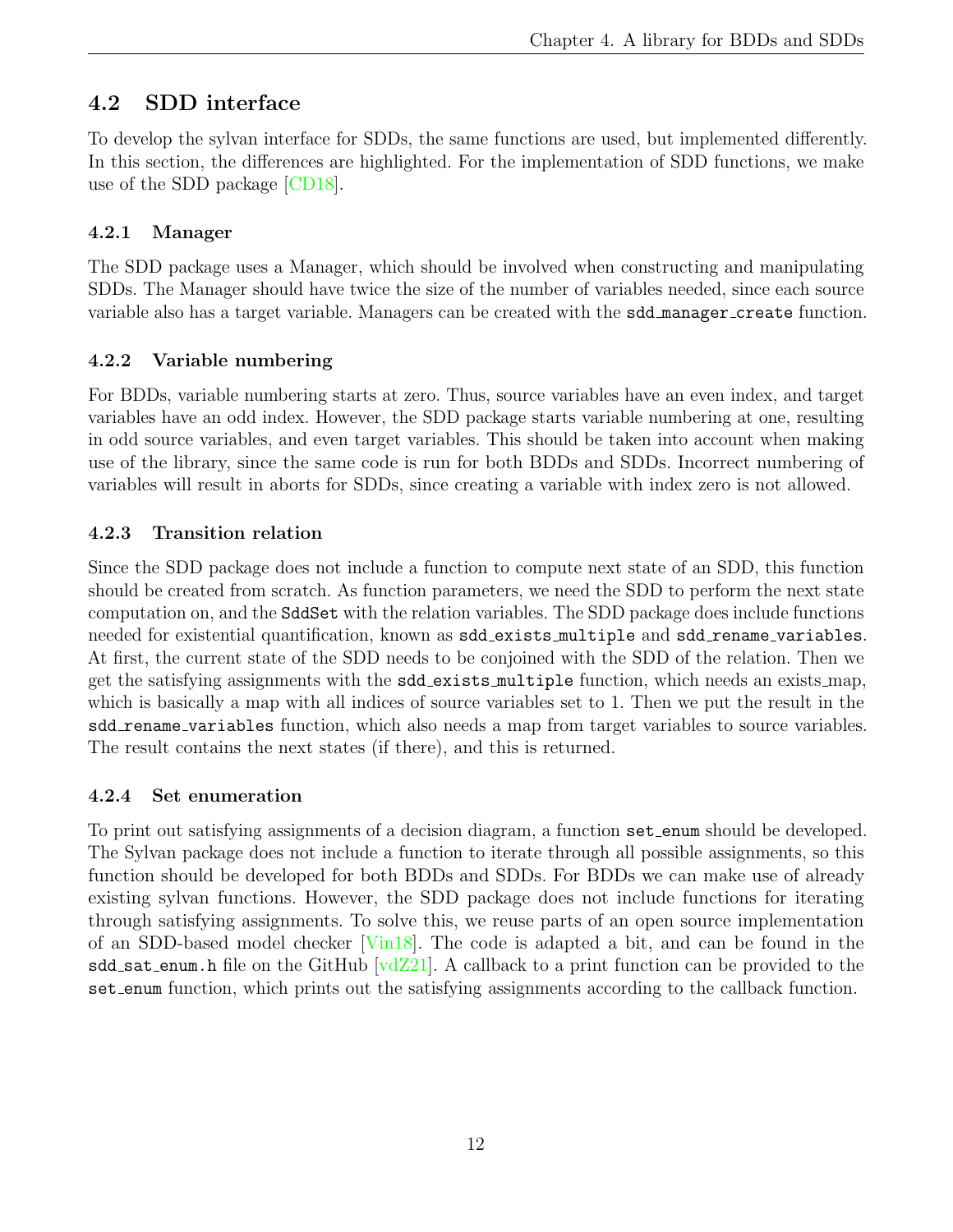# <span id="page-15-0"></span>5 Interface API

This section discusses the API of the interchange library, including illustrations of using the API.

## <span id="page-15-1"></span>5.1 Interchange

In the interface header dd exchange.hpp, a static int variable is present which configures use of BDDs or SDDs, which works like demonstrated below.

```
static int dd_choice = 0; //SDD
static int dd_choice = 1; //BDD
```
With the variable set to zero, SDDs are used. Mapping the variable to one will result in use of BDDs. The variable can be changed by the user and then compiled into a working BDD or SDD object.

## <span id="page-15-2"></span>5.2 Wrappers

The interface header dd exchange.hpp makes use of conditional wrapping of variable types, so that BDDs and SDDs can be interchanged with the tiniest change in code. For this, C++ conditional typedefs are used.

```
typedef conditional<dd_choice , Bdd , Sdd >:: type dd ;
typedef conditional<dd_choice, BDDVAR, SddLiteral >:: type ddvar;
typedef conditional<dd_choice , BddSet , SddSet >:: type vset ;
```
Dependent on dd choice, BDD or SDD types are compiled into a general type. When using the general type in code, interchange between BDDs and SDDs can be done by only switching the dd choice variable.

## <span id="page-15-3"></span>5.3 Example program

In the code below, an example is illustrated of working with the interface. This code can be run for both BDDs and SDDs by simply switching the variable dd\_choice.

```
dd one = dd : : dd0ne ();
dd zero = dd:: ddZero();
dd a = dd:: ddVar(1);
dd b = dd:: ddVar(2);
one = akb:
zero = a | b;
```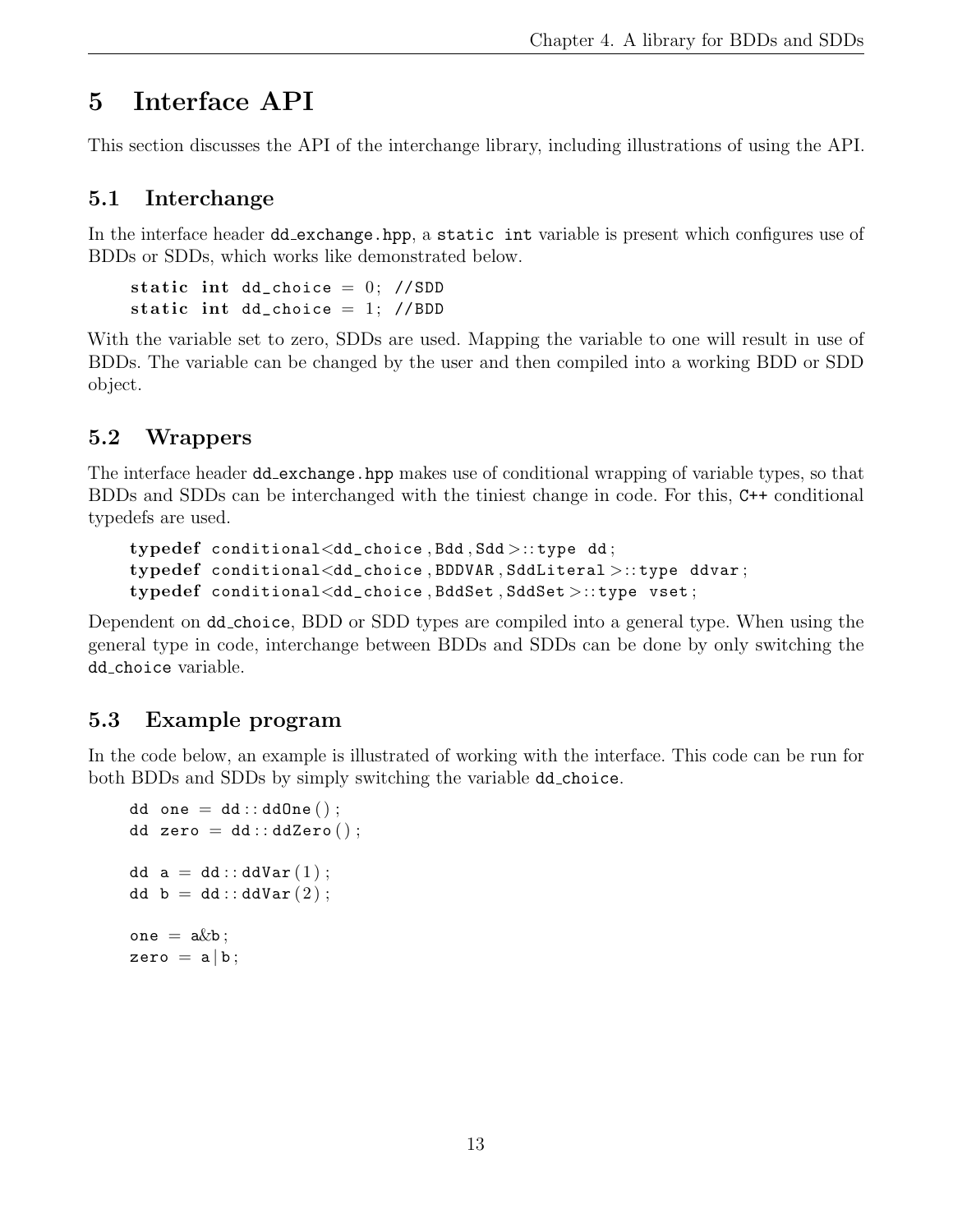## <span id="page-16-0"></span>6 Evaluation

The source code written for the exchange object can be found in the GitHub repository  $[\text{vdZ21}]$ . The project that can be found there, is a stand-alone project. When installed, the libraries will automatically be found by the project. The GitHub also includes a README file, in which all information about the setup can be found. In this chapter, the exchange object is validated with examples, that test the library.

## <span id="page-16-1"></span>6.1 Experimental Setup

For the evaluation, we make use of the C++ assert. h header. With this header included, statements can be checked on correctness. For, e.g., the statement

 $assert(X == Y)$ 

will not give any output when X equals Y. However, when X is unequal to Y, the statement will result in Assertion ' $X = Y'$  failed.

### <span id="page-16-2"></span>6.2 Validation

This section provides several example code pieces that test the interchange library. The complete test program can be found in the GitHub.

#### <span id="page-16-3"></span>6.2.1 Initialization of decision diagrams

The interface provides function to obtain terminal decision diagrams, which can be true or false. With the example program below, we can test whether a true DD actually is a true DD, and the same for a false DD. We can also test if they are unequal, and if they complement each other.

```
dd one = dd : : ddOne();
dd zero = dd::ddZero();
assert (one != zero);assert(one == !zero);\texttt{assert} (! one = zero);
assert ( ! ( ! one ) = one ) ;
assert (!(!zero) == zero);
```
#### <span id="page-16-4"></span>6.2.2 Manipulation of decision diagrams

For testing the different operators of our library, we can make of Boolean Algebra. For, e.g., distributivity rules can be applied, as demonstrated in the code piece below.

```
dd a = dd:: ddVar(1):
dd b = dd:: ddVar(2);
dd c = dd:: ddVar(3);
\texttt{assert}((\texttt{a}\&(\texttt{b}\mid \texttt{c})) = (\texttt{a}\&\texttt{b}\mid \texttt{a}\&\texttt{c});
\texttt{assert}((a \mid (b \& c)) = (a \mid b \& a \mid c));
```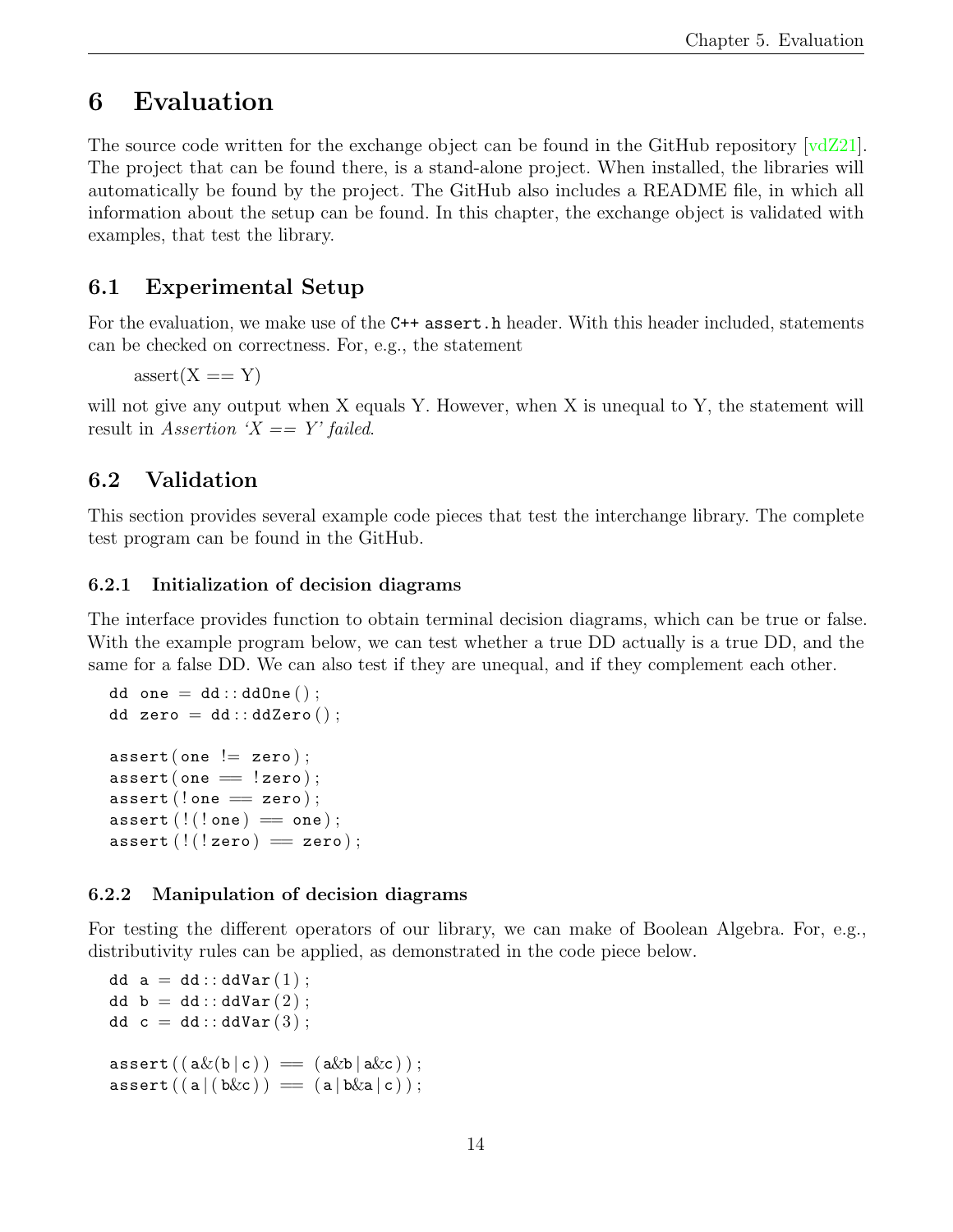#### <span id="page-17-0"></span>6.2.3 Transition relation

For validating the transition relation, we can define two different decision diagram states  $X_1$  and  $X_2$ , and define relation R such that  $(X_1, R) \to (X_2)$ . Then we can perform a statement check on whether  $(X_1, R)$  is actually equal to  $X_2$ . For, e.g. we can have a previous state [0,0] and a next state [1,1] defined as

```
dd state_prev = dd::ddOne();
\texttt{state\_prev} = \texttt{!dd}::\texttt{ddVar}(\texttt{vars}\left[0\right])\&!dd::ddVar(vars [1]);
dd state_next = dd::ddOne();
state_next = dd:: ddVar(vars[0])&dd::ddVar(vars | 1 |);
```
With the vars list containing source variables. Thus, state prev contains two false variables, and state next contains two true variables. Then the transition relation should map state  $[0,0]$  to state [1,1] which works like

```
dd relation = !dd::ddVar(vars [0]) &
               dd::ddVar(vars[0]+1) &
              !dd::ddVar(vars [1]) &dd::ddVar(vars[1]+1);
```
Which should map false variables to true variables. Finally, we can validate whether the transition relation actually works, by using the RelNext function.

 $\texttt{assert}(\texttt{state\_prev}.\texttt{RelNext}(\texttt{relation}, \texttt{variables}) == \texttt{state\_next});$ 

#### <span id="page-17-1"></span>6.2.4 Reachability

Assuming the transition function works correct, we can transit through all reachable states. In the code demonstration below, all reachable states are visited using BFS, starting at a certain FixPoint, which contains states. For the peg-solitaire example, all boards are visited. As a result, the game can be solved.

```
dd next = FixPoint;
dd visited = dd::ddZero();
while (next := dd::ddZero()){
  visited |= next;
  next = next.RelNext (MoveRelation, RelationVars);}
return visited ;
```
#### <span id="page-17-2"></span>6.3 Discussion

Executing the test file from the GitHub, which performs tests on the interchange library, can be done without complications. Thus, all statement checks are succeeded, which indicates the correctness of our library.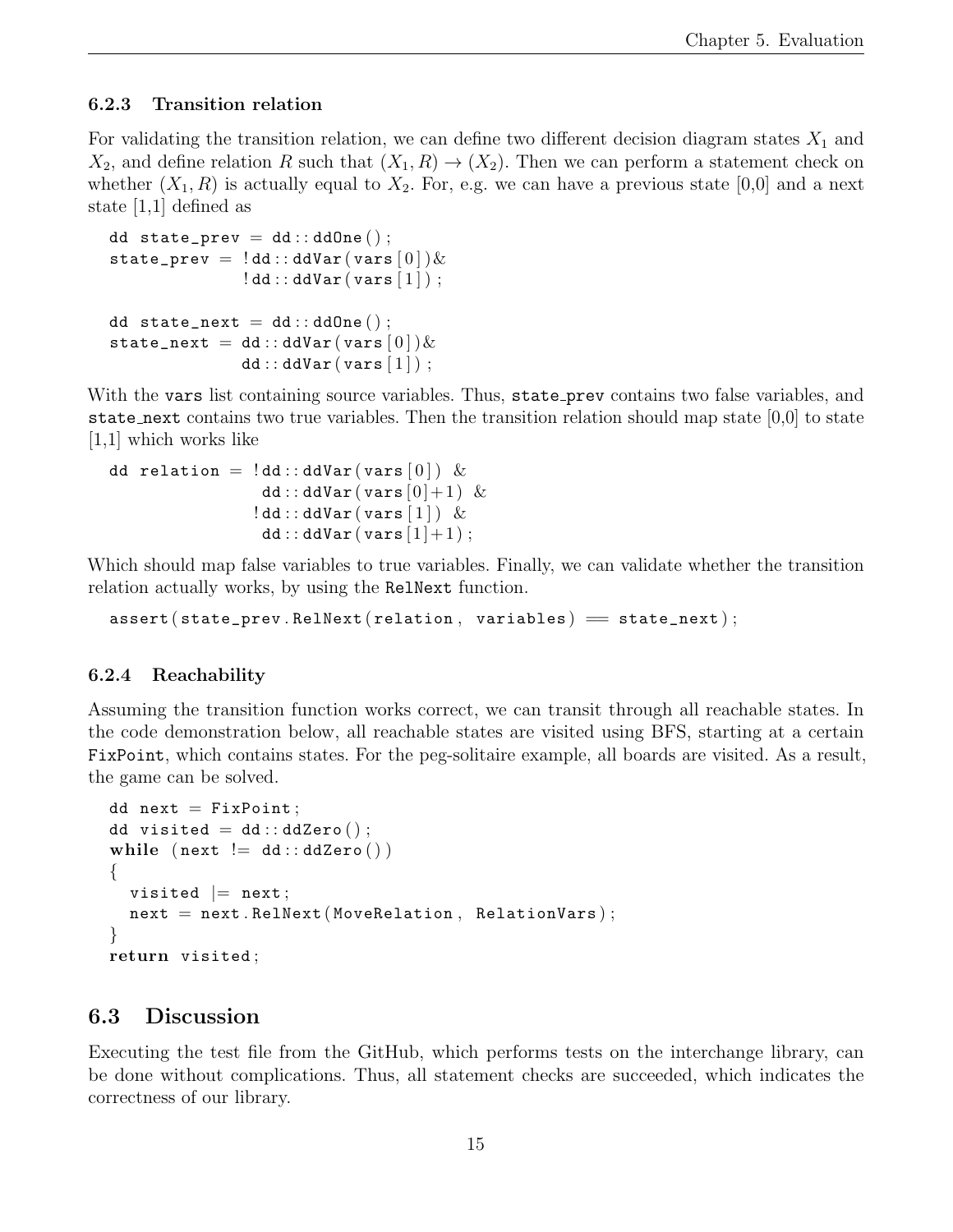# <span id="page-18-0"></span>7 Conclusions and Future Work

The main objective of the thesis was to develop a C++ library which allows for exchange of BDDs and SDDs. We can conclude that we have created a library [\[vdZ21\]](#page-19-15) where switching between BDDs and SDDs can be done with ease of play. The user is able to exchange the two types of decision diagram with ease of play, and can pick a best-fit decision diagram when required in a specific kind of situation. The experiments from the example folder have shown that the implementation is actually working, since no error messages are shown when running them. In the examples folder, the peg-solitaire example is also present. All reachable states can be found, and thus the game can be solved for both BDDs and SDDs.

Regarding subsequent projects, to further experiment the interface with regard to real-world problems, we could think of for example software verification, or model checking. These are techniques related with decision diagrams, so the interface could be used for experimenting to test whether it also works to support these kind of problems, in the sense of exchanging the decision diagrams when required.